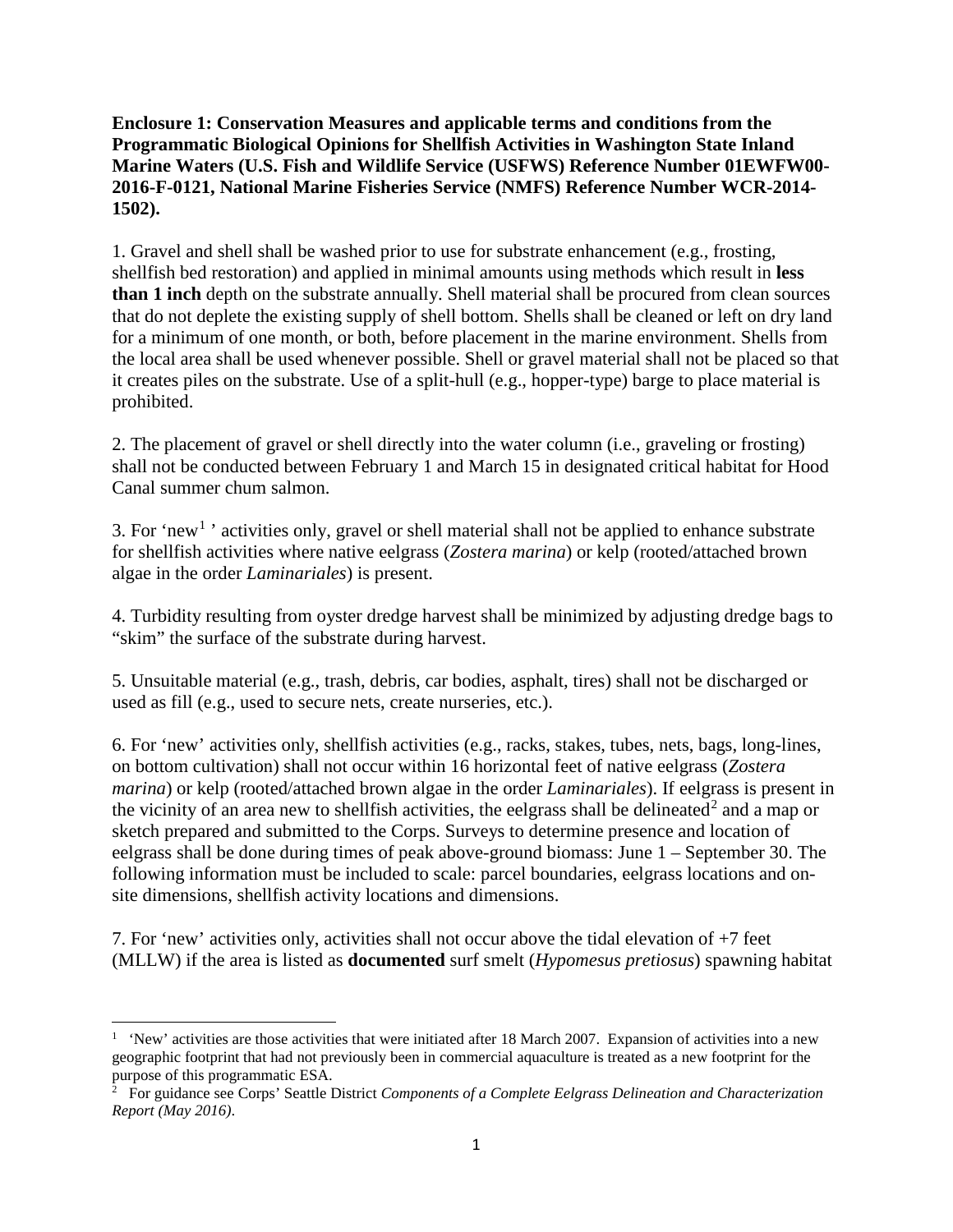by WDFW. A map showing the location of documented surf smelt spawning habitat is available at the WDFW website.

8. For 'new' activities only, activities shall not occur above the tidal elevation of +5 feet (MLLW) if the area is **documented** as Pacific sand lance (*Ammodytes hexapterus*) spawning habitat by the WDFW. A map showing the location of documented Pacific sand lance spawning habitat is available at the WDFW website.

9. If conducting 1) mechanical dredge harvesting, 2) raking, 3) harrowing, 4) tilling, leveling or other bed preparation activities, 5) frosting or applying gravel or shell on beds, or 6) removing equipment or material (nets, tubes, bags) within a **documented or potential** spawning area for Pacific herring (*Clupea pallasi*) outside the approved work window<sup>[3](#page-1-0)</sup>, the work area shall be surveyed for the presence of herring spawn prior to the activity occurring. Vegetation, substrate, and materials (nets, tubes, etc.) shall be inspected. If herring spawn is present, these activities are prohibited in the areas where spawning has occurred until such time as the eggs have hatched and herring spawn is no longer present. A record shall be maintained of spawn surveys including the date and time of surveys; the area, materials, and equipment surveyed; results of the survey, etc. The Corps and the Services shall be notified if spawn is detected during a survey. The record of spawn surveys shall be made available upon request to the Corps and the Services.

10. For 'new' activities only, activities occurring in or adjacent to **potential** spawning habitat for sand lance, or surf smelt shall have a spawn survey completed in the work area by an approved biologist<sup>[4](#page-1-1)</sup> prior to undertaking bed preparation, maintenance, and harvest activities if work will  $\alpha$  occur outside approved work windows<sup>3</sup> for these species. If eggs are present, these activities are prohibited in the areas where spawning has occurred until such time as the eggs have hatched and spawn is no longer present. If eggs are not present, work can occur for two weeks. After two weeks, a new forage fish spawn survey shall be completed if still outside the approved work windows. A record shall be maintained of spawn surveys including the date and time of surveys; the area, materials, and equipment surveyed; results of the survey, etc. The Corps and the Services shall be notified if spawn is detected during a survey. The record of spawn surveys shall be made available upon request to the Corps and the Services.

11. All shellfish gear (e.g., socks, bags, racks, marker stakes, rebar, nets, and tubes) that is not immediately needed or is not firmly secured to the substrate will be moved to a storage area landward of MHHW prior to the next high tide. Gear that is firmly secured to the substrate may remain on the tidelands for a consecutive period of time up to 7 days. Note: This is not meant to apply to the wet storage of harvested shellfish.

12. All pump intakes (e.g., for washing down gear) that use seawater shall be screened in accordance with NMFS and WDFW criteria. Note: This does not apply to work boat motor intakes (jet pumps) or through-hull intakes.

13. Land vehicles (e.g., all-terrain, trucks) shall be washed in an upland area such that wash water is not allowed to enter any stream, waterbody, or wetland. Wash water shall be disposed of

l

<span id="page-1-0"></span><sup>3</sup> See Seattle District website for work window http://www.nws.usace.army.mil/Missions/Civil-Works/Regulatory/

<span id="page-1-1"></span><sup>4</sup> For information on how to become an "approved biologist" for conducting forage fish surveys contact WDFW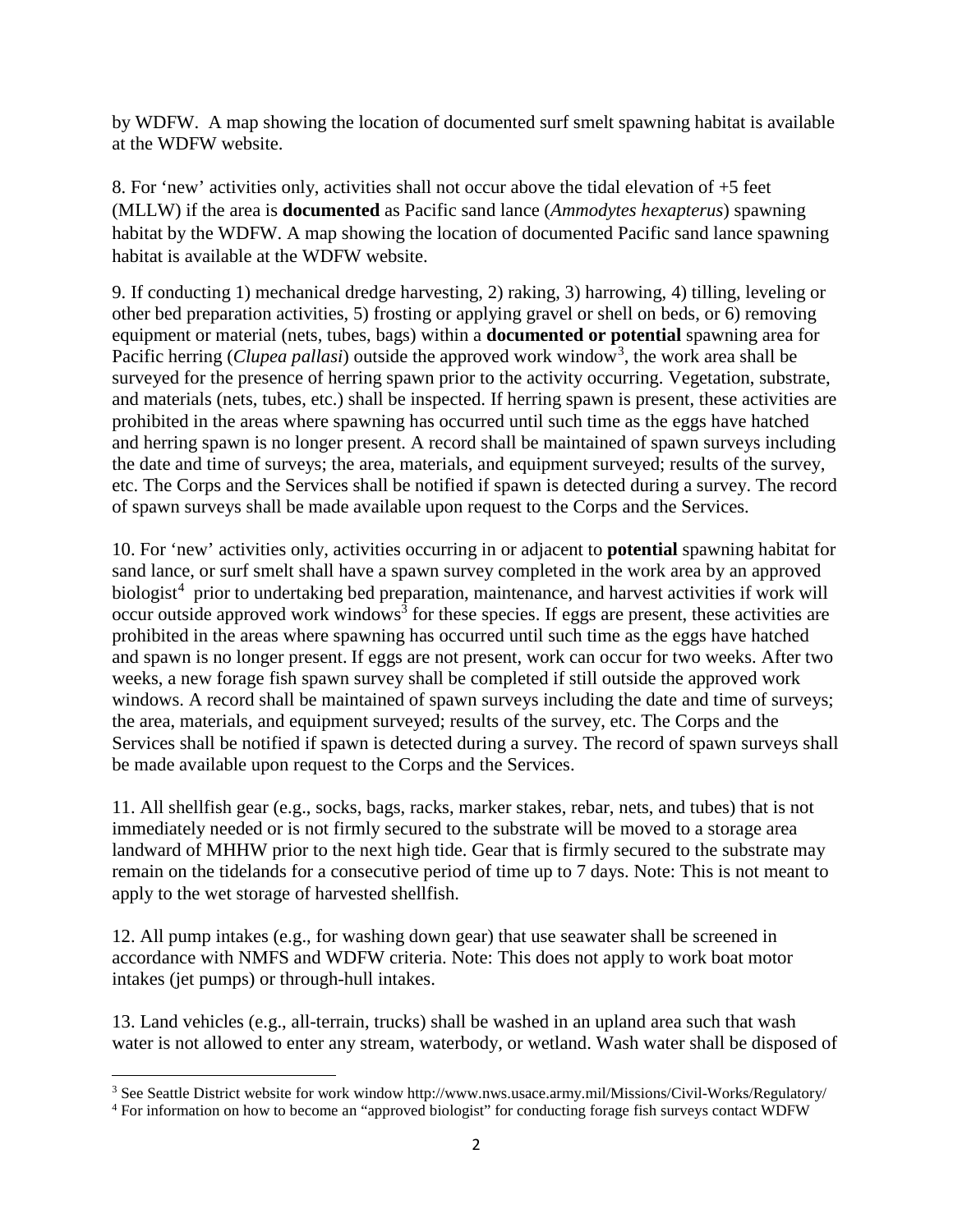upland in a location where all water is infiltrated into the ground (i.e., no flow into a waterbody or wetland).

14. Land vehicles shall be stored, fueled, and maintained in a vehicle staging area located 150 feet or more from any stream, waterbody, or wetland. Where this is not possible, documentation must be provided to the Corps as to why compliance is not possible, written approval from the Corps must be obtained, and the operators shall have a spill prevention plan and maintain a readily-available spill prevention and clean-up kit.

15. For boats and other gas-powered vehicles or power equipment that cannot be fueled in a staging area 150 feet away from a waterbody or at a fuel dock, fuels shall be transferred in Environmental Protection Agency (EPA)-compliant portable fuel containers during refilling. A polypropylene pad or other appropriate spill protection and a funnel or spill-proof spout shall be used when refueling to prevent possible contamination of waters. A spill kit shall be available and used in the event of a spill. All spills shall be reported to the Washington Emergency Management Office at (800) 258-5990. All waste oil or other clean-up materials contaminated with petroleum products will be properly disposed of off-site.

16. All vehicles operated within 150 feet of any stream, waterbody, or wetland shall be inspected daily for fluid leaks before leaving the vehicle staging area. Any leaks detected shall be repaired in the vehicle staging area before the vehicle resumes operation and the leak and repair documented in a record that is available for review on request by the Corps and Services.

17. The direct or indirect contact of toxic compounds including creosote, wood preservatives, paint, etc. within the marine environment shall be prevented. [This does not apply to boats]

18. All tubes, mesh bags and area nets shall be clearly, indelibly, and permanently marked to identify the permittee name and contact information (e.g., telephone number, email address, mailing address). On the nets, identification markers shall be placed with a minimum of one identification marker for each 50 feet of net.

19. All equipment and gear including anti-predator nets, stakes, and tubes shall be tightly secured to prevent them from breaking free.

20. All foam material (whether used for floatation of for any other purpose) must be encapsulated within a shell that prevents breakup or loss of foam material into the water and is not readily subject to damage by ultraviolet radiation or abrasion. Un-encapsulated foam material used for current on-going activities shall be removed or replaced with the encapsulated type.

21. Tires shall not be used as part of above and below structures or where tires could potentially come in contact with the water (e.g., floatation, fenders, hinges). Tires used for floatation currently shall be replaced with inert or encapsulated materials, such as plastic or encased foam, during maintenance or repair of the structure.

22. At least once every three months, beaches in the project vicinity will be patrolled by crews who will retrieve debris (e.g., anti-predator nets, bags, stakes, disks, tubes) that escape from the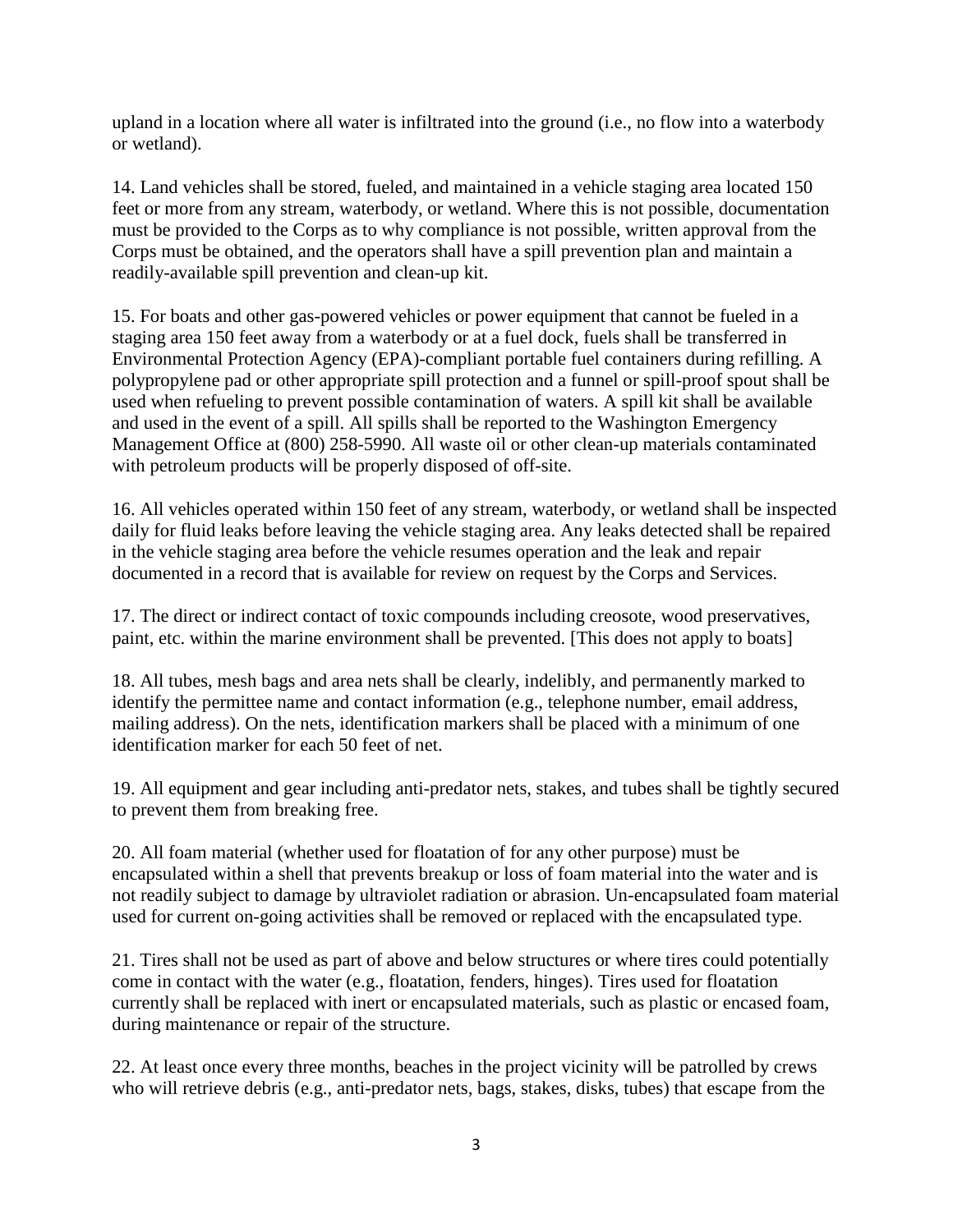project area. Within the project vicinity, locations will be identified where debris tends to accumulate due to wave, current, or wind action, and after weather events these locations shall be patrolled by crews who will remove and dispose of shellfish related debris appropriately. A record shall be maintained with the following information and the record will be made available upon request to the Corps, NMFS, and USFWS: date of patrol, location of areas patrolled, description of the type and amount of retrieved debris, other pertinent information.

23. When performing other activities on-site, the grower shall routinely inspect for and document any fish or wildlife found entangled in nets or other shellfish equipment. In the event that fish, bird, or mammal is found entangled, the grower shall: 1) provide immediate notice (within 24 hours) to WDFW (all species), USFWS/NMFS (all species) or Marine Mammal Stranding Network (marine mammals), 2) attempt to release the individual(s) without harm, and 3) provide a written and photographic record of the event, including dates, species identification, number of individuals, and final disposition, to the Corps and Services. Contact the U.S. Fish and Wildlife Service Law Enforcement Office at (425) 883-8122 with any questions about the preservation of specimens.

25. Vehicles (e.g., ATVs, tractors) shall not be used within native eelgrass (*Zostera marina*). If there is no other alternative for site access, a plan will be developed describing specific measures and/or best management practices that will be undertaken to minimize negative effects to eelgrass from vehicle operation. The access plan shall include the following components: (a) frequency of access at each location, (b) use of only the minimum vehicles needed to conduct the work and a description of the minimum number of vehicles needed at each visit, and (c) consistency in anchoring/grounding in the same location and/or traveling on the same path to restrict eelgrass disturbance to a very small footprint.

26. Vessels shall not ground or anchor in native eelgrass (*Zostera marina*) or kelp (rooted/attached brown algae in the order *Laminariales*) and paths through native eelgrass or kelp shall not be established. If there is no other access to the site or the special condition cannot be met due to human safety considerations, a site-specific plan shall be developed describing specific measures and/or best management practices that will be undertaken to minimize negative effects to eelgrass and kelp from vessel operation and accessing the shellfish areas. The access plan shall include the following components: (a) frequency of access at each location, (b) use of only the minimum number of boats and/or crew members needed to conduct the work and a description of the minimum number of boats and crewmembers needed at each visit, and (c) consistency in disturbance to a very small footprint.

27. Unless prohibited by substrate or other specific site conditions, floats and rafts shall use embedded anchors and midline floats to prevent dragging of anchors or lines. Floats and rafts that are not in compliance with this standard shall be updated to meet this standard during scheduled maintenance, repair, or replacement or before the end of the term of the next renewed authorization. [Any alternative to using an embedded anchor must be approved by the NMFS.]

28. Activities that are directly associated with shellfish activities (e.g., access roads, wet storage) shall not result in removal of native riparian vegetation extending landward 150 feet horizontally